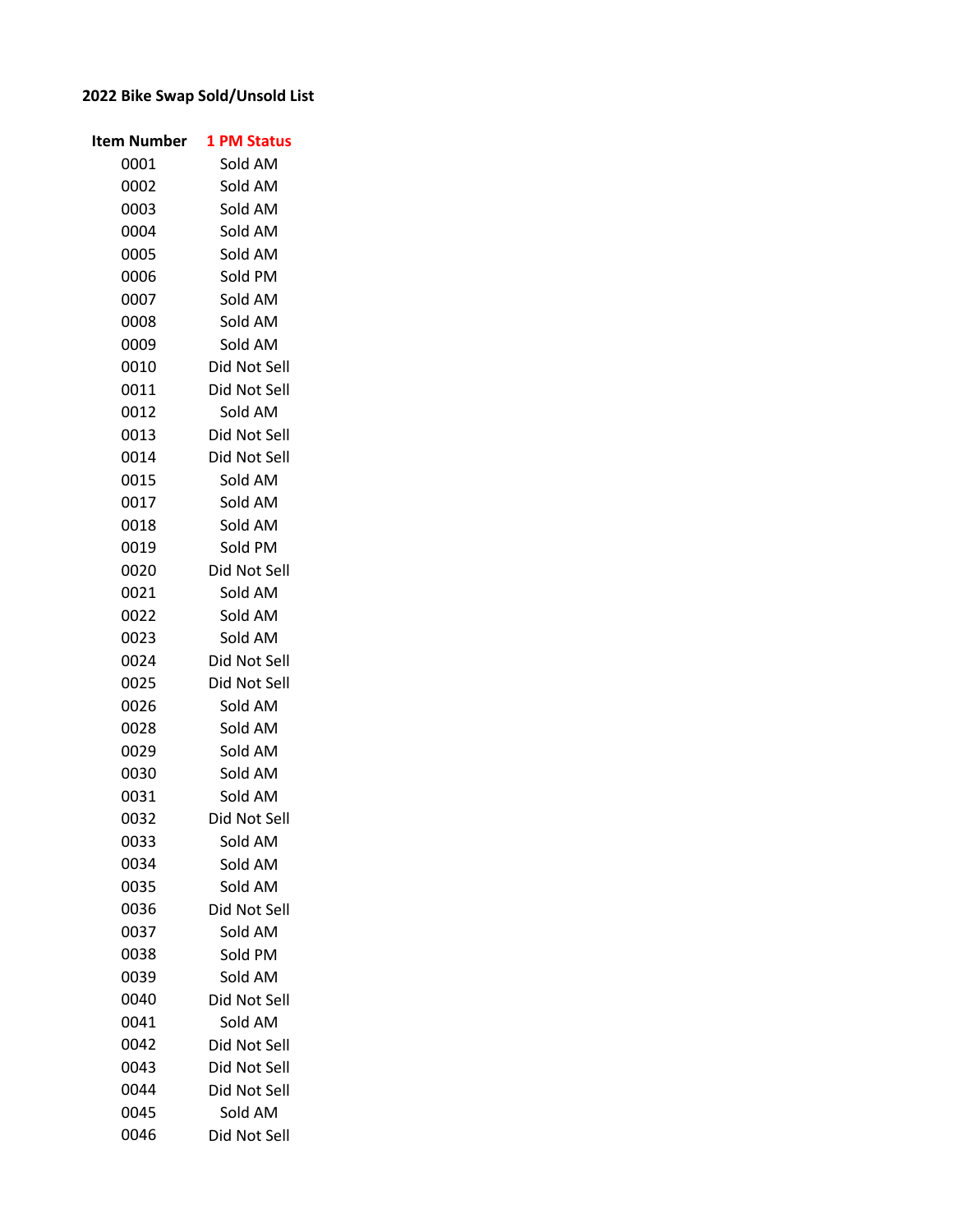| 0047 | Did Not Sell |
|------|--------------|
| 0048 | Sold AM      |
| 0049 | Sold AM      |
| 0050 | Sold PM      |
| 0051 | Did Not Sell |
| 0052 | Did Not Sell |
| 0053 | Sold AM      |
| 0054 | Sold AM      |
| 0055 | Sold AM      |
| 0056 | Sold AM      |
| 0057 | Sold AM      |
| 0058 | Sold AM      |
| 0059 | Did Not Sell |
| 0060 | Sold AM      |
| 0061 | Sold AM      |
| 0062 | Sold PM      |
| 0063 | Sold PM      |
| 0064 | Sold AM      |
| 0066 | Sold AM      |
| 0067 | Sold AM      |
| 0068 | Did Not Sell |
| 0069 | Sold AM      |
| 0070 | Did Not Sell |
| 0071 | Sold AM      |
| 0072 | Sold AM      |
| 0074 | Sold PM      |
| 0075 | Sold AM      |
| 0076 | Sold AM      |
| 0077 | Did Not Sell |
| 0078 | Sold PM      |
| 0079 | Sold AM      |
| 0080 | Sold PM      |
| 0082 | Did Not Sell |
| 0083 | Sold AM      |
| 0084 | Sold AM      |
| 0085 | Sold PM      |
| 0086 | Sold PM      |
| 0087 | Sold AM      |
| 0088 | Sold AM      |
| 0089 | Did Not Sell |
| 0090 | Did Not Sell |
| 0091 | Sold AM      |
| 0092 | Sold AM      |
| 0093 | Did Not Sell |
| 0094 | Did Not Sell |
| 0095 | Did Not Sell |
| 0096 | Did Not Sell |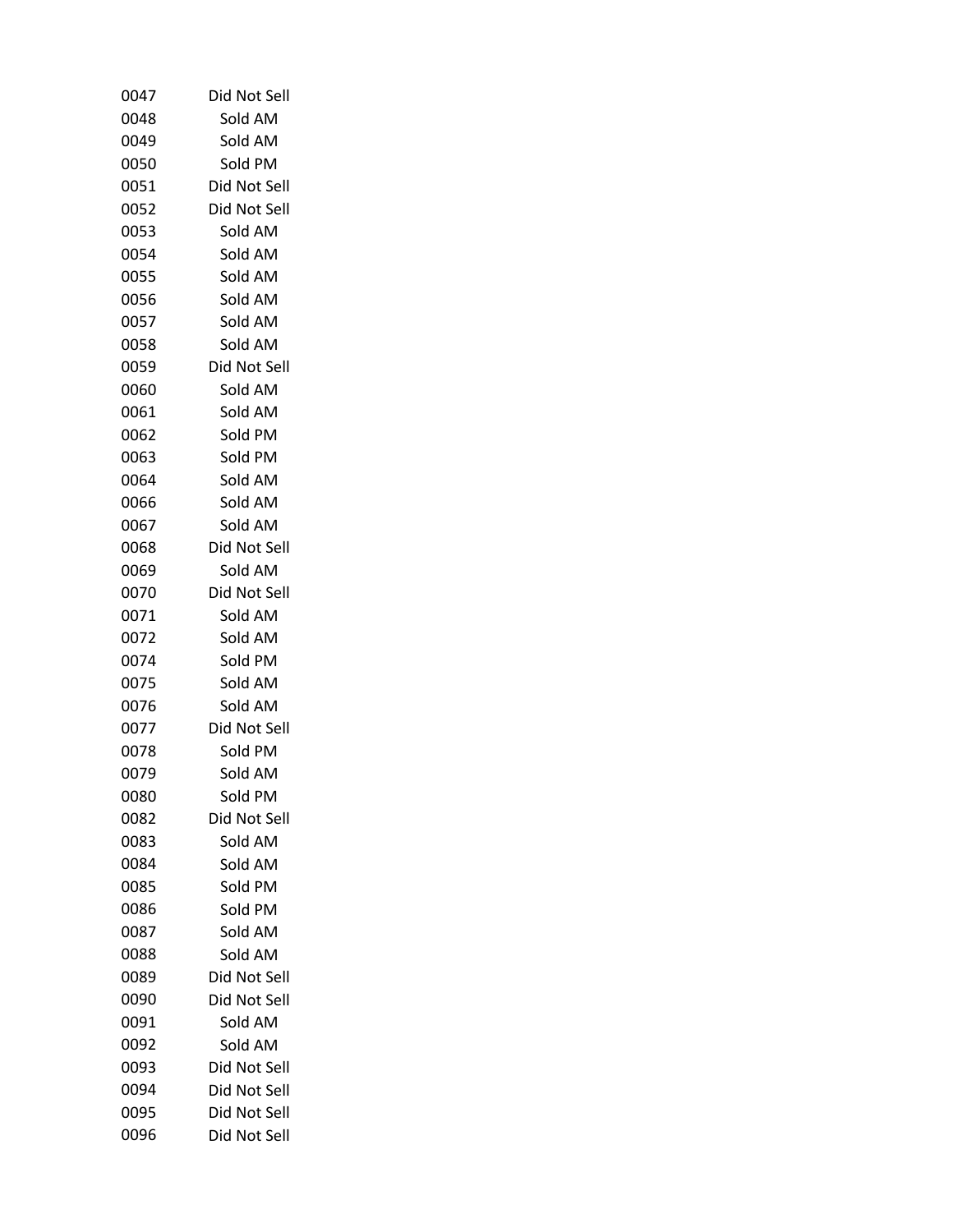| 0097         | Did Not Sell                 |
|--------------|------------------------------|
| 0098         | Did Not Sell                 |
| 0099         | Sold AM                      |
| 0100         | Did Not Sell                 |
| 0101         | Did Not Sell                 |
| 0102         | Did Not Sell                 |
| 0103         | Did Not Sell                 |
| 0104         | Did Not Sell                 |
| 0105         | Did Not Sell                 |
| 0106         | Did Not Sell                 |
| 0107         | Sold PM                      |
| 0108         | Sold AM                      |
| 0109         | Sold AM                      |
| 0110         | Did Not Sell                 |
| 0111         | Did Not Sell                 |
| 0112         | Sold PM                      |
| 0114         | Sold AM                      |
| 0115         | Did Not Sell                 |
| 0116         | Sold AM                      |
| 0117         | Sold AM                      |
| 0118         | Did Not Sell                 |
| 0119         | Sold AM                      |
| 0121         | Sold AM                      |
| 0122         | Sold AM                      |
| 0124         | Sold PM                      |
| 0126         | Did Not Sell                 |
| 0127         | Did Not Sell                 |
| 0128         | Did Not Sell                 |
| 0129         | Sold PM                      |
| 0130         | Sold AM                      |
| 0131         | Did Not Sell                 |
| 0132         | Sold AM                      |
| 0133         | Sold AM                      |
| 0134         | Sold AM                      |
| 0135         | Sold PM                      |
| 0136         | Sold AM                      |
| 0137         | Sold AM                      |
| 0138         | Sold PM                      |
| 0139         | Did Not Sell                 |
| 0140         | Sold AM                      |
| 0141         | Sold PM                      |
| 0142         | Sold PM                      |
| 0143<br>0144 | Did Not Sell                 |
| 0145         | Did Not Sell<br>Did Not Sell |
| 0146         | Sold AM                      |
| 0147         |                              |
|              | Sold AM                      |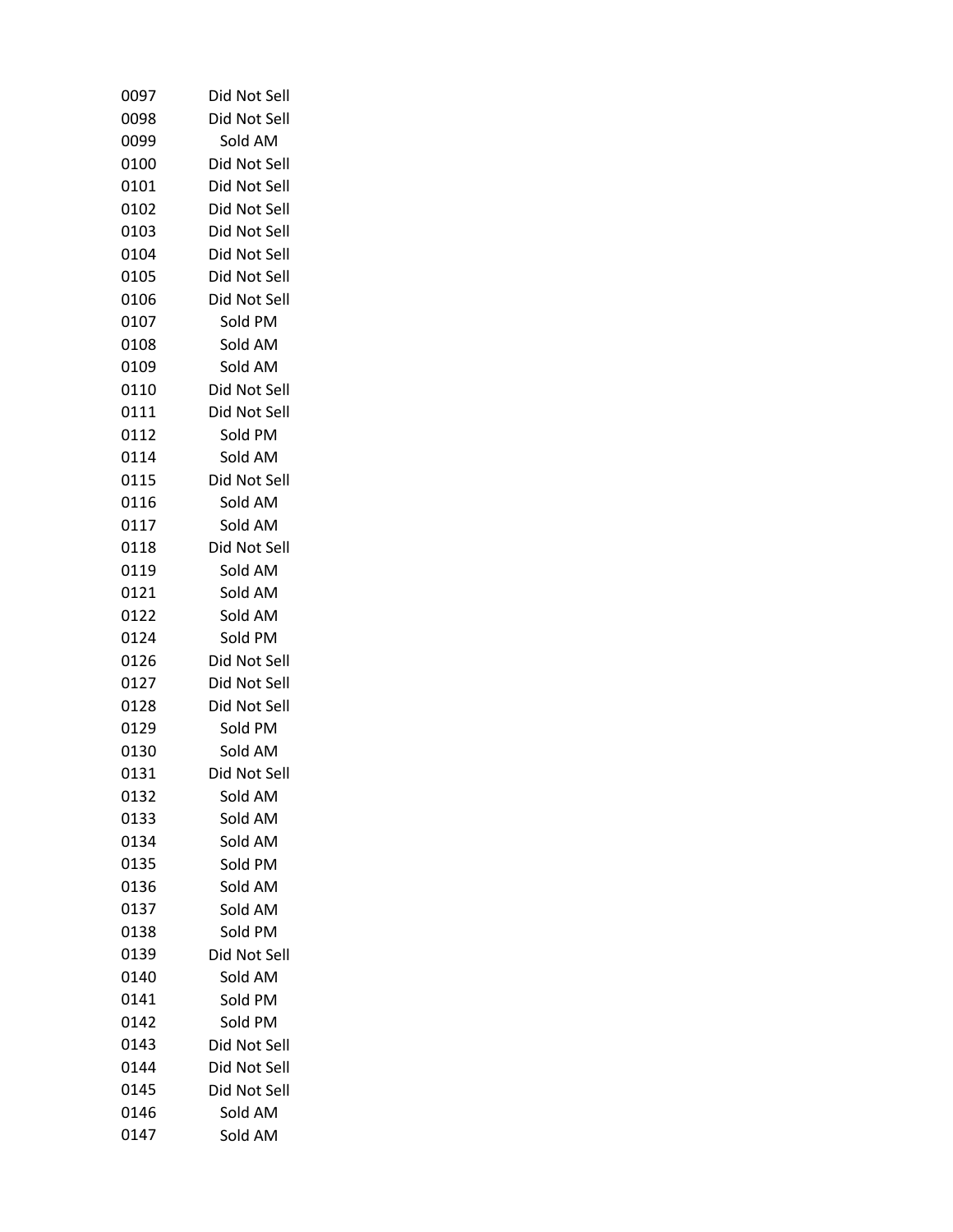| 0148 | Did Not Sell |
|------|--------------|
| 0149 | Did Not Sell |
| 0150 | Sold AM      |
| 0151 | Did Not Sell |
| 0152 | Sold PM      |
| 0153 | Did Not Sell |
| 0154 | Sold AM      |
| 0155 | Did Not Sell |
| 0156 | Sold AM      |
| 0157 | Sold PM      |
| 0158 | Sold AM      |
| 0159 | Did Not Sell |
| 0160 | Sold PM      |
| 0161 | Sold AM      |
| 0162 | Sold PM      |
| 0163 | Sold AM      |
| 0164 | Sold PM      |
| 0165 | Did Not Sell |
| 0166 | Sold AM      |
| 0167 | Sold PM      |
| 0168 | Sold AM      |
| 0169 | Sold PM      |
| 0170 | Sold AM      |
| 0171 | Did Not Sell |
| 0172 | Sold AM      |
| 0173 | Sold AM      |
| 0174 | Did Not Sell |
| 0175 | Did Not Sell |
| 0177 | Sold AM      |
| 0178 | Sold AM      |
| 0179 | Did Not Sell |
| 0180 | Sold AM      |
| 0181 | Sold PM      |
| 0182 | Did Not Sell |
| 0183 | Did Not Sell |
| 0184 | Did Not Sell |
| 0185 | Did Not Sell |
| 0187 | Did Not Sell |
| 0188 | Sold AM      |
| 0189 | Sold AM      |
| 0190 | Sold AM      |
| 0191 | Sold AM      |
| 0192 | Sold AM      |
| 0193 | Sold AM      |
| 0194 | Sold AM      |
| 0195 | Did Not Sell |
| 0196 | Sold PM      |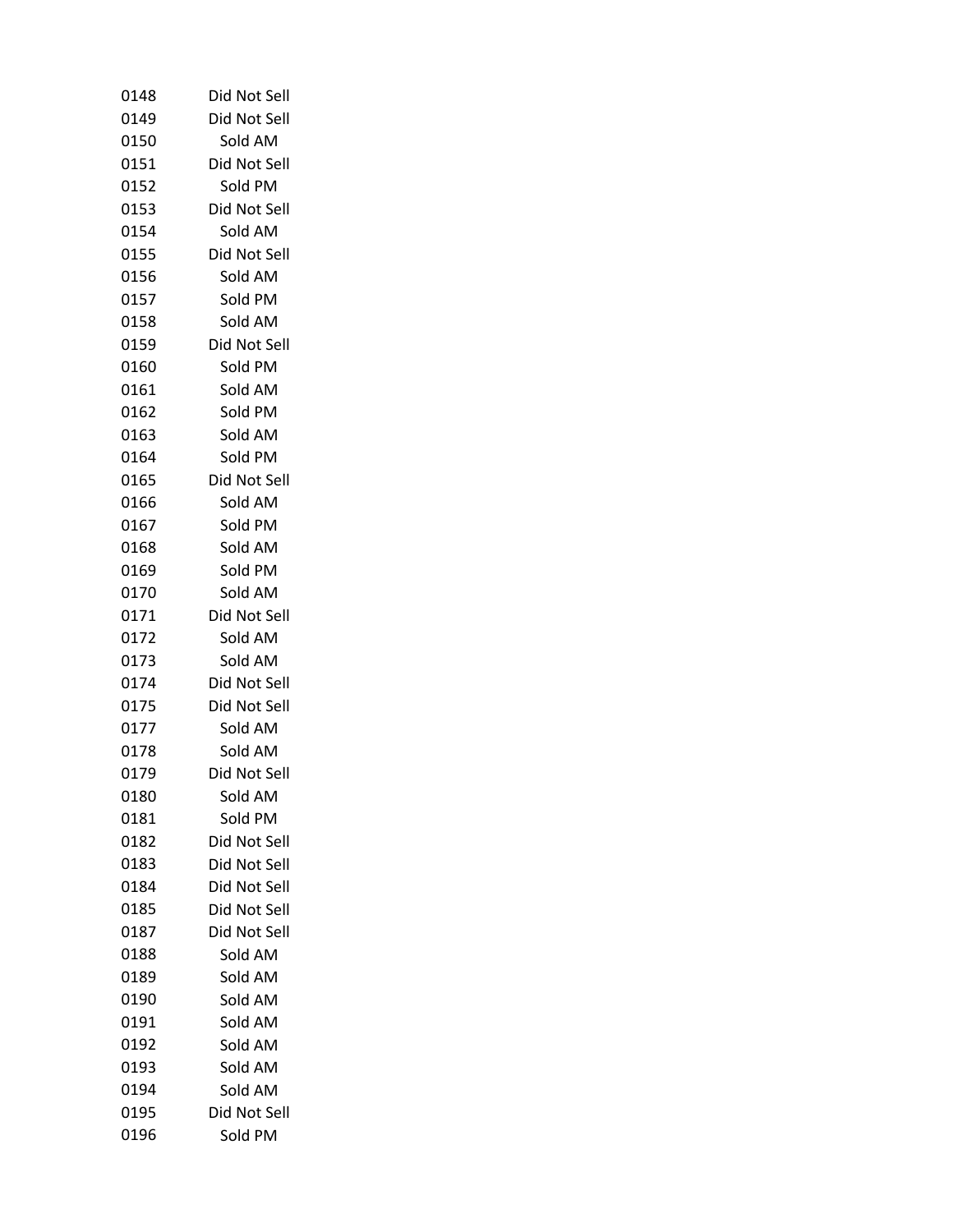| 0197 | Sold AM      |
|------|--------------|
| 0198 | Sold AM      |
| 0199 | Sold AM      |
| 0203 | Sold AM      |
| 0204 | Sold AM      |
| 0205 | Sold AM      |
| 0206 | Sold AM      |
| 0207 | Sold AM      |
| 0208 | Sold AM      |
| 0209 | Sold AM      |
| 0210 | Did Not Sell |
| 0211 | Sold AM      |
| 0212 | Sold AM      |
| 0213 | Did Not Sell |
| 0214 | Sold AM      |
| 0215 | Sold AM      |
| 0216 | Did Not Sell |
| 0217 | Sold PM      |
| 0218 | Did Not Sell |
| 0219 | Sold AM      |
| 0220 | Did Not Sell |
| 0221 | Did Not Sell |
| 0222 | Sold AM      |
| 0223 | Did Not Sell |
| 0224 | Sold AM      |
| 0225 | Did Not Sell |
| 0226 | Sold PM      |
| 0227 | Sold AM      |
| 0228 | Did Not Sell |
| 0229 | Did Not Sell |
| 0230 | Did Not Sell |
| 0231 | Sold PM      |
| 0232 | Sold PM      |
| 0235 | Did Not Sell |
| 0236 | Did Not Sell |
| 0237 | Sold AM      |
| 0238 | Sold PM      |
| 0239 | Did Not Sell |
| 0240 | Did Not Sell |
| 0241 | Did Not Sell |
| 0242 | Did Not Sell |
| 0243 | Sold AM      |
| 0244 | Did Not Sell |
| 0245 | Did Not Sell |
| 0246 | Did Not Sell |
| 0247 | Sold AM      |
| 0248 | Sold AM      |
|      |              |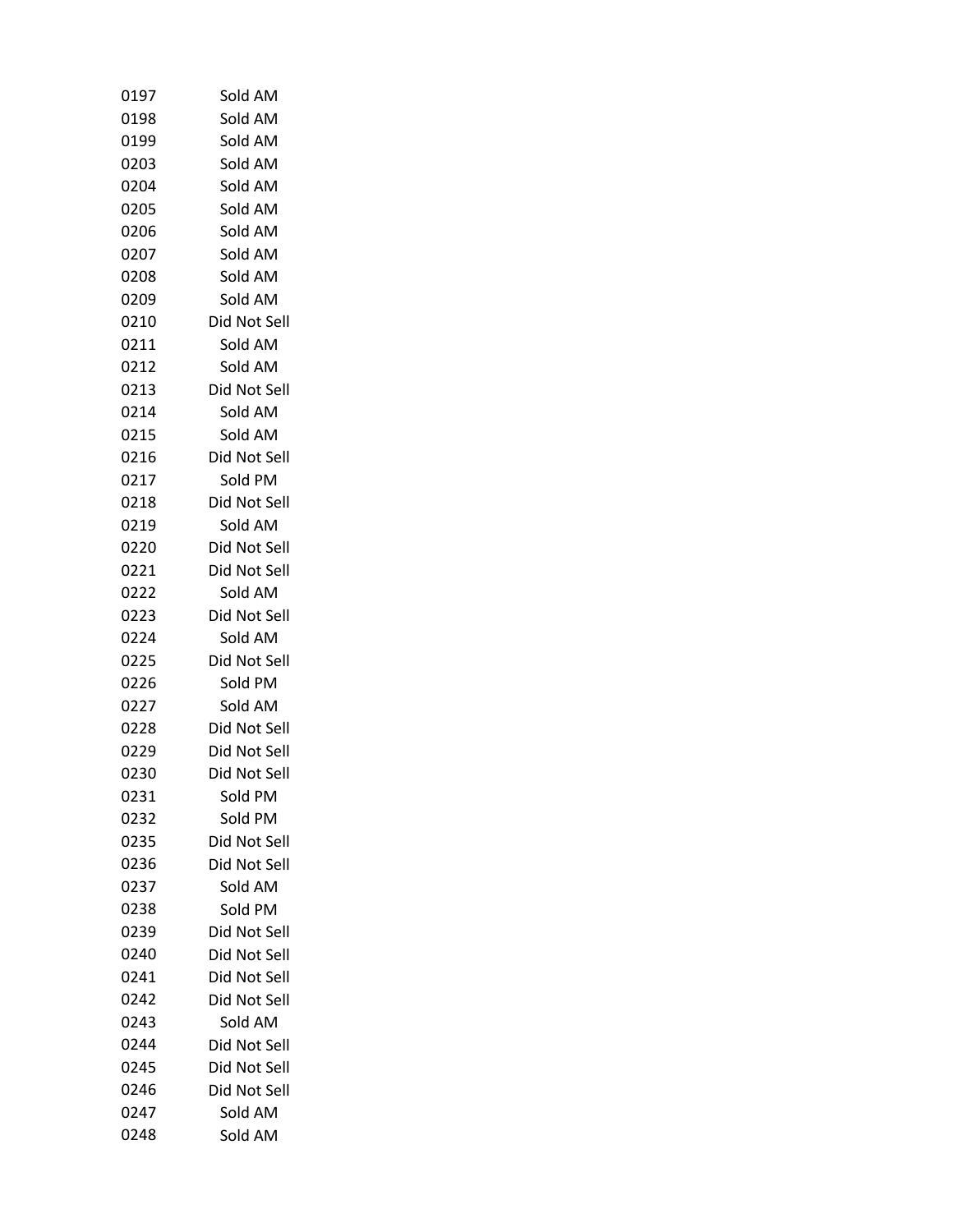| 0249 | Sold AM      |
|------|--------------|
| 0250 | Did Not Sell |
| 0251 | Did Not Sell |
| 0252 | Did Not Sell |
| 0254 | Did Not Sell |
| 0255 | Sold AM      |
| 0256 | Sold AM      |
| 0257 | Sold AM      |
| 0258 | Sold AM      |
| 0259 | Sold AM      |
| 0260 | Sold AM      |
| 0261 | Did Not Sell |
| 0262 | Did Not Sell |
| 0263 | Did Not Sell |
| 0264 | Sold AM      |
| 0266 | Did Not Sell |
| 0267 | Did Not Sell |
| 0268 | Did Not Sell |
| 0269 | Sold AM      |
| 0270 | Did Not Sell |
| 0271 | Sold AM      |
| 0272 | Sold AM      |
| 0273 | Sold AM      |
| 0274 | Sold PM      |
| 0275 | Did Not Sell |
| 0276 | Did Not Sell |
| 0277 | Did Not Sell |
| 0278 | Did Not Sell |
| 0279 | Sold AM      |
| 0280 | Sold PM      |
| 0281 | Did Not Sell |
| 0282 | Did Not Sell |
| 0283 | Did Not Sell |
| 0284 | Sold AM      |
| 0285 | Sold AM      |
| 0286 | Did Not Sell |
| 0287 | Sold AM      |
| 0288 | Did Not Sell |
| 0289 | Did Not Sell |
| 0290 | Did Not Sell |
| 0291 | Did Not Sell |
| 0292 | Sold AM      |
| 0293 | Sold AM      |
| 0294 | Sold AM      |
| 0295 | Sold PM      |
| 0296 | Sold PM      |
| 0297 | Did Not Sell |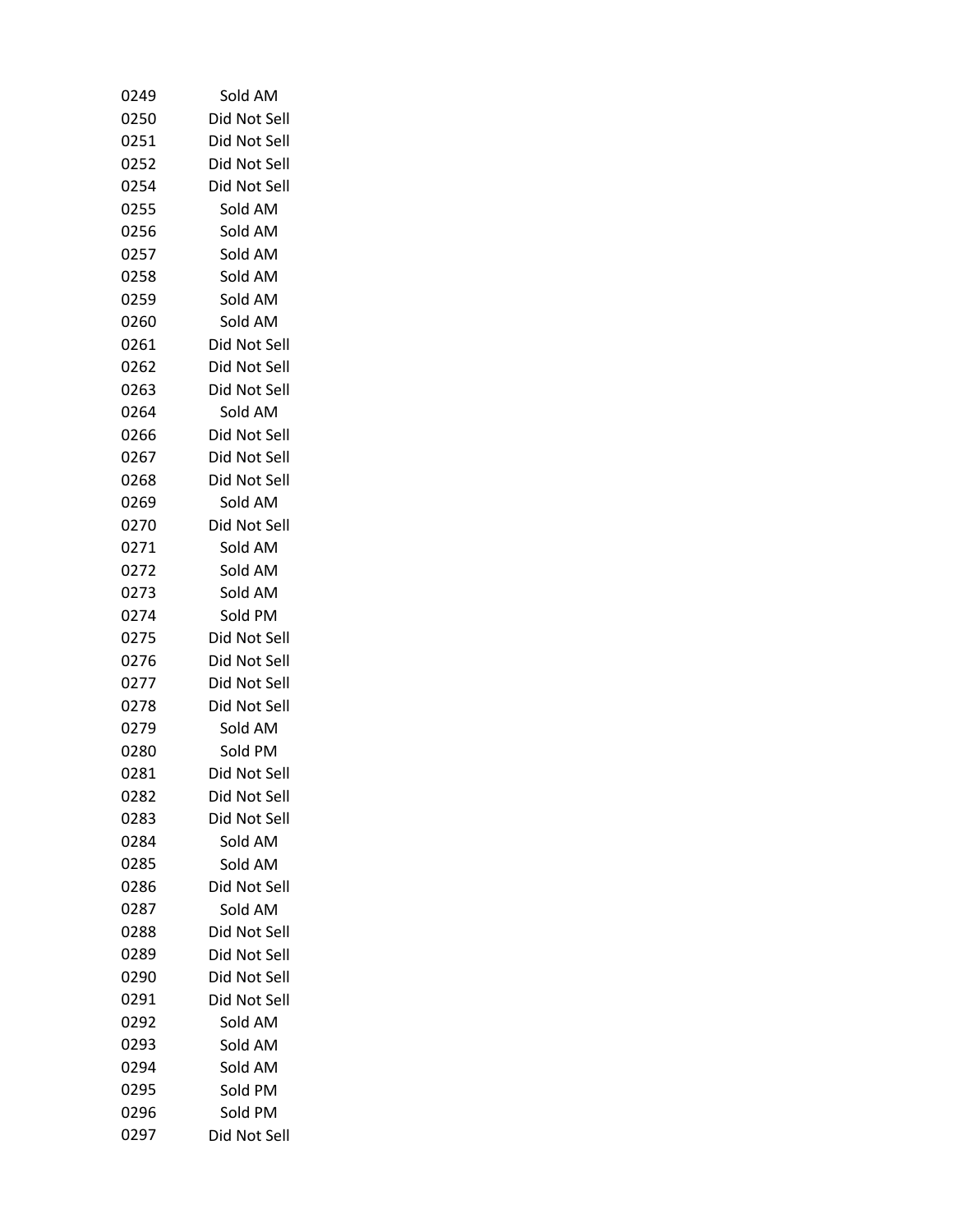| 0298 | Did Not Sell |
|------|--------------|
| 0299 | Did Not Sell |
| 0301 | Did Not Sell |
| 0302 | Sold AM      |
| 0305 | Did Not Sell |
| 0306 | Sold AM      |
| 0307 | Sold AM      |
| 0309 | Did Not Sell |
| 0310 | Sold AM      |
| 0311 | Sold AM      |
| 0312 | Sold AM      |
| 0313 | Did Not Sell |
| 0314 | Sold AM      |
| 0315 | Did Not Sell |
| 0317 | Sold AM      |
| 0318 | Sold AM      |
| 0319 | Sold AM      |
| 0320 | Sold PM      |
| 0321 | Did Not Sell |
| 0322 | Sold PM      |
| 0323 | Did Not Sell |
| 0324 | Did Not Sell |
| 0325 | Sold AM      |
| 0326 | Sold AM      |
| 0327 | Did Not Sell |
| 0328 | Sold PM      |
| 0329 | Did Not Sell |
| 0330 | Did Not Sell |
| 0331 | Did Not Sell |
| 0332 | Did Not Sell |
| 0333 | Sold AM      |
| 0334 | Sold AM      |
| 0335 | Did Not Sell |
| 0336 | Sold AM      |
| 0337 | Sold AM      |
| 0338 | Sold AM      |
| 0339 | Sold AM      |
| 0340 | Sold AM      |
| 0341 | Sold AM      |
| 0342 | Sold AM      |
| 0343 | Sold AM      |
| 0344 | Sold PM      |
| 0345 | Sold AM      |
| 0346 | Sold PM      |
| 0347 | Sold AM      |
| 0348 | Did Not Sell |
| 0349 | Sold PM      |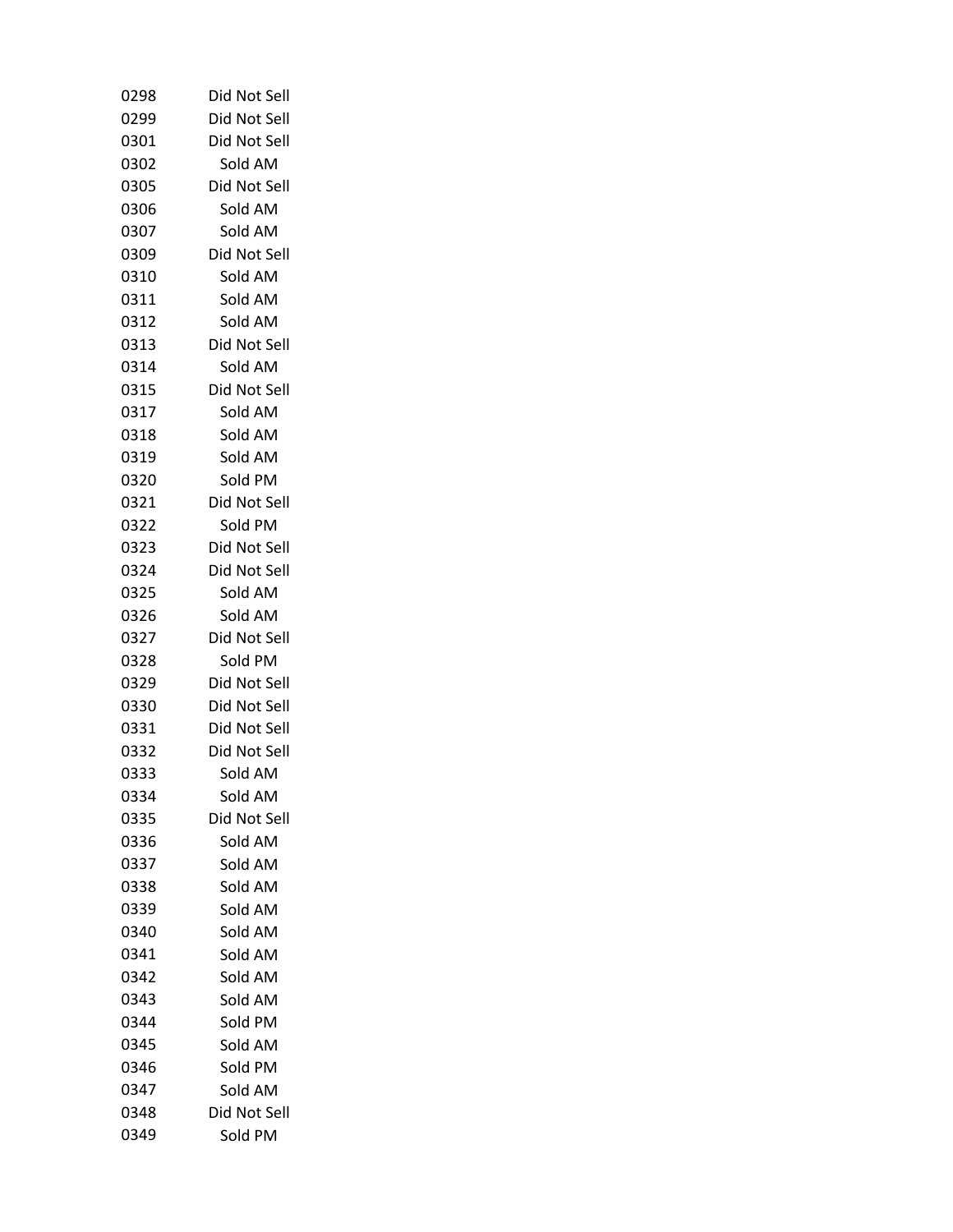| 0350 | Sold AM      |
|------|--------------|
| 0351 | Did Not Sell |
| 0352 | Sold AM      |
| 0353 | Did Not Sell |
| 0354 | Did Not Sell |
| 0355 | Did Not Sell |
| 0356 | Did Not Sell |
| 0357 | Did Not Sell |
| 0358 | Sold AM      |
| 0359 | Sold AM      |
| 0360 | Sold AM      |
| 0361 | Did Not Sell |
| 0362 | Sold AM      |
| 0363 | Sold PM      |
| 0364 | Did Not Sell |
| 0365 | Did Not Sell |
| 0366 | Did Not Sell |
| 0367 | Sold AM      |
| 0369 | Did Not Sell |
| 0370 | Did Not Sell |
| 0371 | Sold AM      |
| 0372 | Sold PM      |
| 0373 | Sold PM      |
| 0374 | Sold AM      |
| 0375 | Did Not Sell |
| 0376 | Sold AM      |
| 0377 | Did Not Sell |
| 0379 | Did Not Sell |
| 0380 | Sold AM      |
| 0381 | Sold AM      |
| 0382 | Sold AM      |
| 0383 | Sold AM      |
| 0384 | Did Not Sell |
| 0385 | Did Not Sell |
| 0386 | Sold AM      |
| 0387 | Sold AM      |
| 0388 | Sold AM      |
| 0389 | Sold AM      |
| 0390 | Sold AM      |
| 0391 | Sold AM      |
| 0392 | Sold AM      |
| 0393 | Sold PM      |
| 0394 | Sold PM      |
| 0395 | Sold PM      |
| 0396 | Sold AM      |
| 0397 | Did Not Sell |
| 0398 | Sold AM      |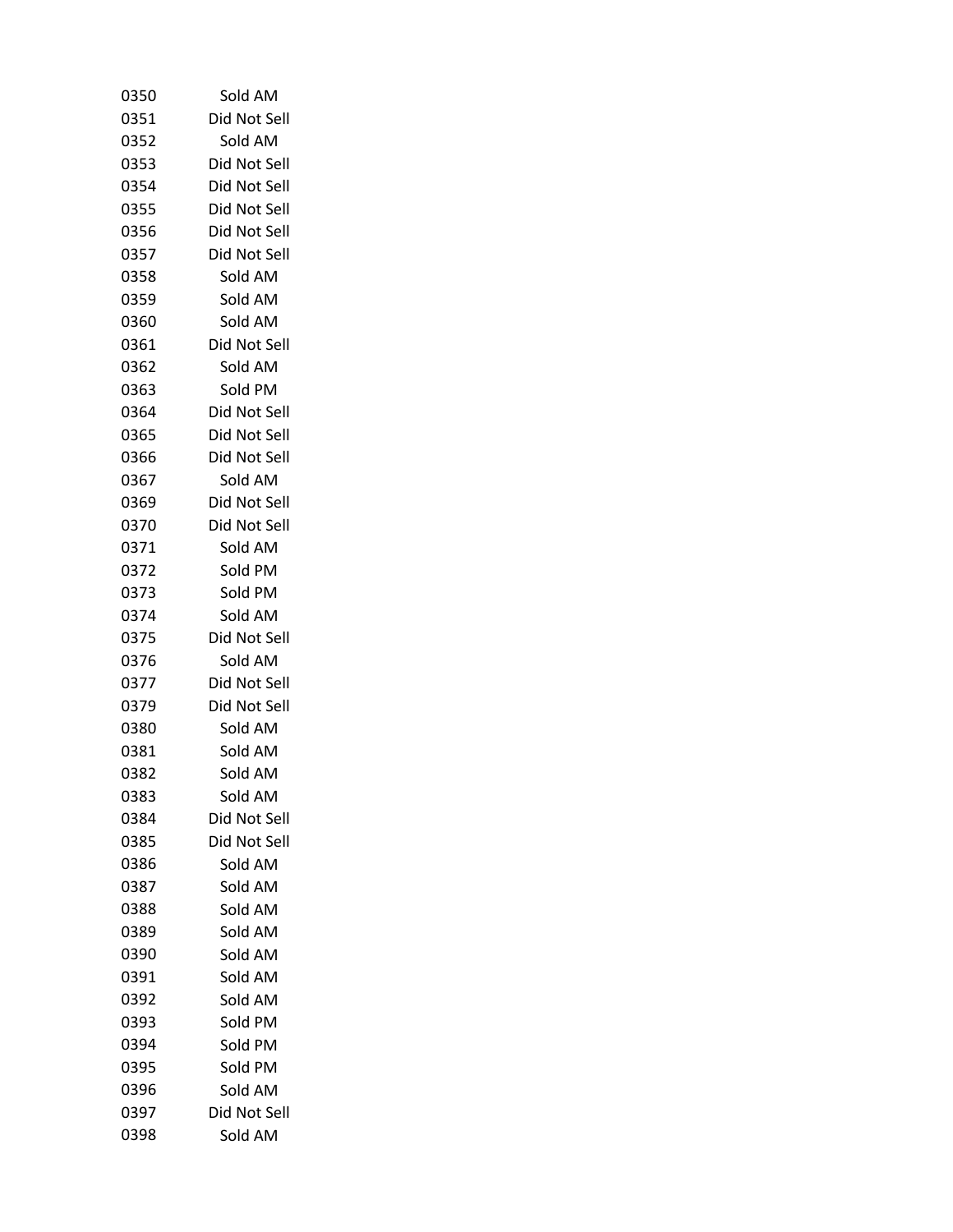| 0399 | Did Not Sell |
|------|--------------|
| 0400 | Did Not Sell |
| 0401 | Did Not Sell |
| 0402 | Sold PM      |
| 0403 | Sold AM      |
| 0404 | Did Not Sell |
| 0405 | Did Not Sell |
| 0407 | Did Not Sell |
| 0408 | Did Not Sell |
| 0409 | Did Not Sell |
| 0410 | Did Not Sell |
| 0411 | Sold AM      |
| 0412 | Sold PM      |
| 0413 | Did Not Sell |
| 0414 | Sold PM      |
| 0415 | Sold PM      |
| 0416 | Sold PM      |
| 0417 | Sold PM      |
| 0418 | Did Not Sell |
| 0419 | Did Not Sell |
| 0420 | Did Not Sell |
| 0421 | Sold PM      |
| 0422 | Sold PM      |
| 0423 | Sold AM      |
| 0424 | Did Not Sell |
| 0425 | Did Not Sell |
| 0426 | Did Not Sell |
| 0427 | Did Not Sell |
| 0428 | Did Not Sell |
| 0429 | Did Not Sell |
| 0430 | Did Not Sell |
| 0431 | Sold AM      |
| 0432 | Sold AM      |
| 0433 | Did Not Sell |
| 0434 | Did Not Sell |
| 0435 | Did Not Sell |
| 0436 | Sold AM      |
| 0437 | Did Not Sell |
| 0438 | Sold AM      |
| 0439 | Sold PM      |
| 0440 | Sold AM      |
| 0441 | Sold AM      |
| 0442 | Sold AM      |
| 0443 | Did Not Sell |
| 0444 | Did Not Sell |
| 0445 | Did Not Sell |
| 0446 | Sold PM      |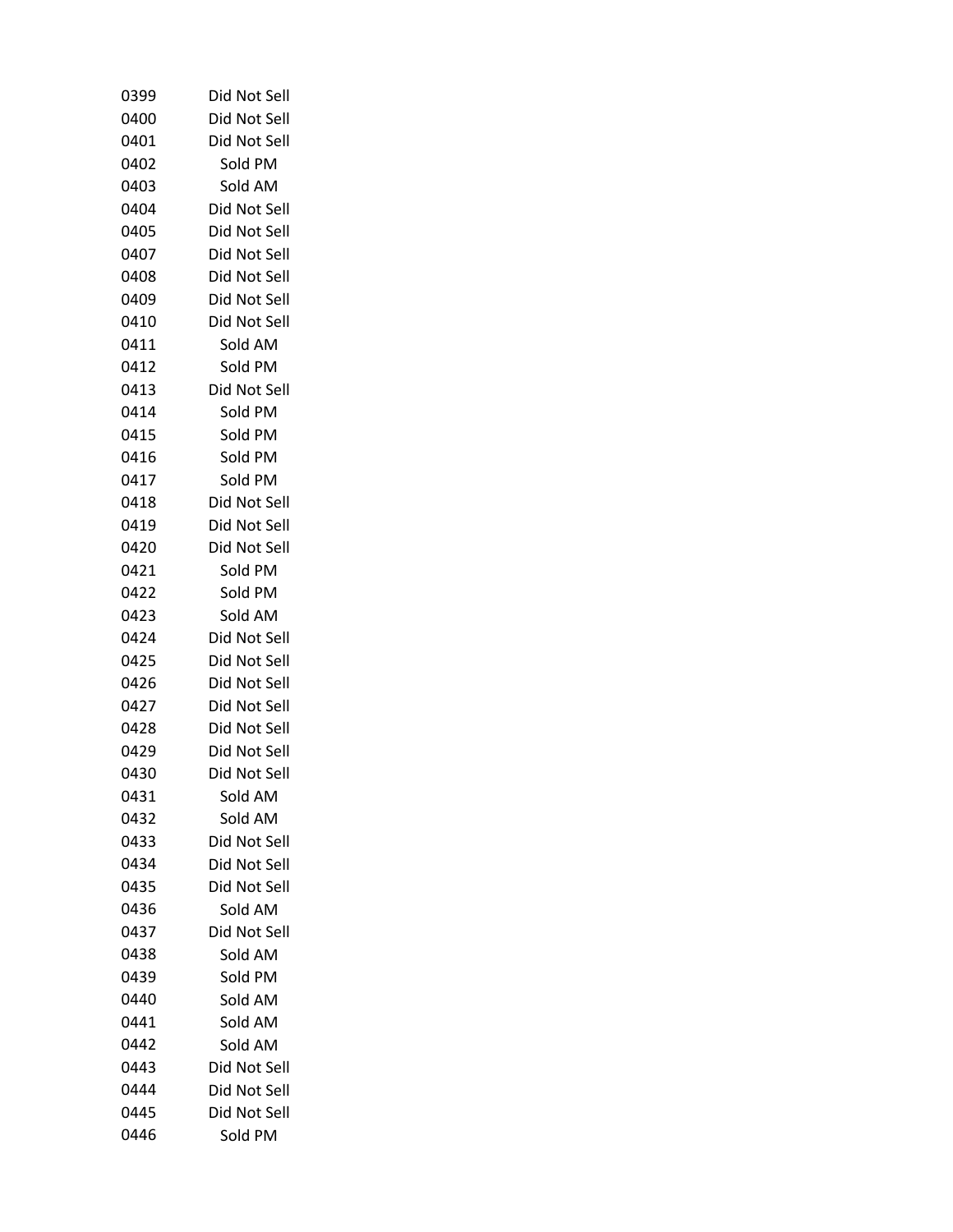| 0447         | Sold AM                      |
|--------------|------------------------------|
| 0448         | Did Not Sell                 |
| 0449         | Did Not Sell                 |
| 0450         | Sold AM                      |
| 0451         | Sold PM                      |
| 0452         | Sold AM                      |
| 0453         | Sold AM                      |
| 0454         | Sold AM                      |
| 0455         | Did Not Sell                 |
| 0456         | Did Not Sell                 |
| 0457         | Did Not Sell                 |
| 0458         | Did Not Sell                 |
| 0459         | Did Not Sell                 |
| 0460         | Did Not Sell                 |
| 0461         | Did Not Sell                 |
| 0462         | Sold PM                      |
| 0463         | Did Not Sell                 |
| 0466         | Did Not Sell                 |
| 0467         | Sold AM                      |
| 0468         | Did Not Sell                 |
| 0469         | Did Not Sell                 |
| 0470         | Did Not Sell                 |
| 0471         | Did Not Sell                 |
| 0472         | Did Not Sell                 |
| 0473         | Did Not Sell                 |
| 0474         | Did Not Sell                 |
| 0475         | Sold AM                      |
| 0476         | Sold PM                      |
| 0477         | Did Not Sell                 |
| 0478         | Sold AM                      |
| 1001         | Sold PM                      |
| 1002         | Sold PM                      |
| 1003         | Sold PM                      |
| 1004         | Sold PM                      |
| 1005         | Sold PM                      |
| 1006         | Did Not Sell                 |
| 4494         | Sold AM                      |
| 4495         | Did Not Sell<br>Did Not Sell |
| 4496<br>4497 | Sold AM                      |
| 4498         | Sold AM                      |
| 4499         | Sold AM                      |
| 4500         | Sold AM                      |
| 4501         | Sold AM                      |
| 4502         | Sold AM                      |
| 4503         | Did Not Sell                 |
| 4504         | Sold PM                      |
|              |                              |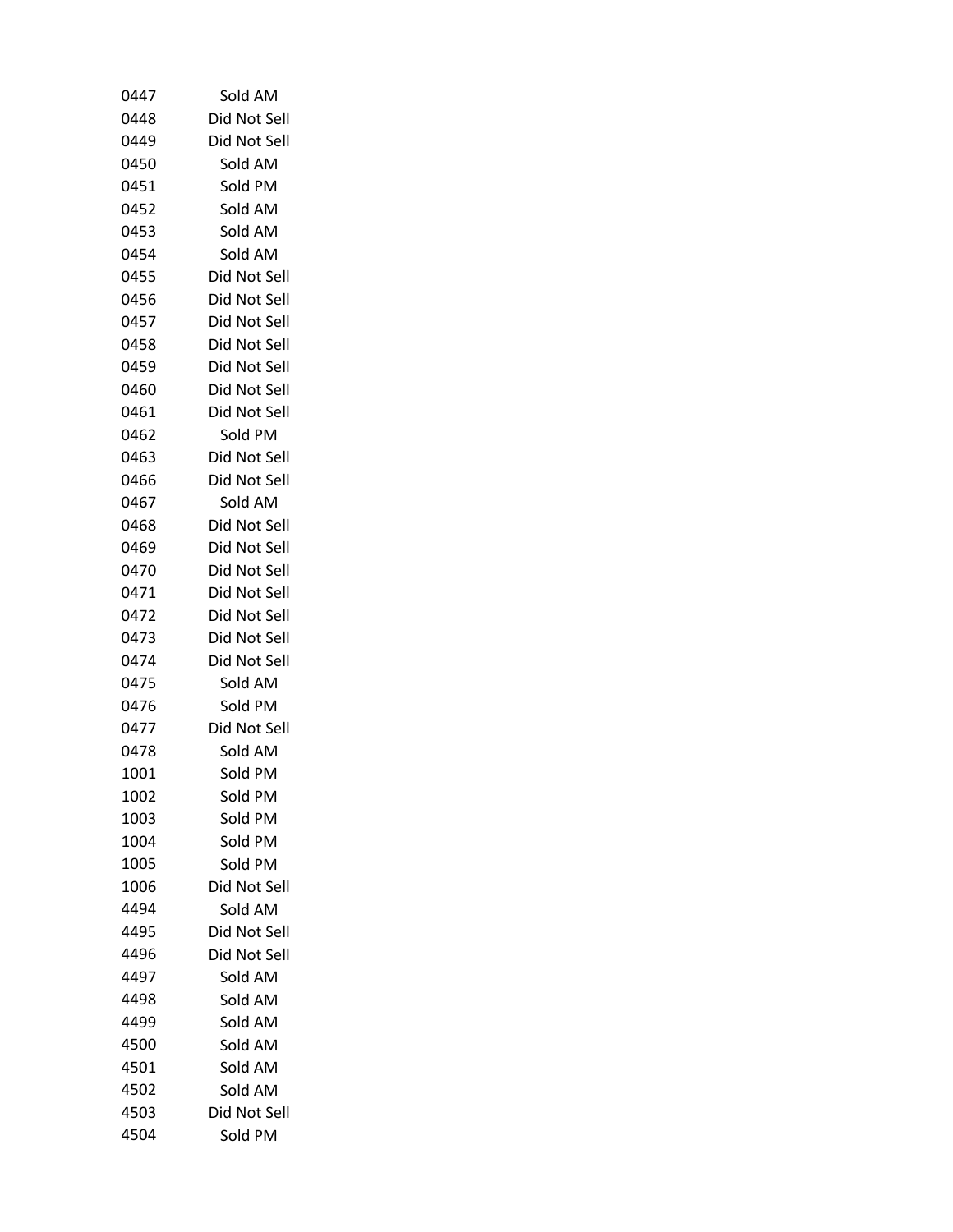| 4505 | Sold PM      |
|------|--------------|
| 4506 | Sold AM      |
| 4507 | Did Not Sell |
| 4508 | Sold AM      |
| 4509 | Did Not Sell |
| 4563 | Did Not Sell |
| 4565 | Did Not Sell |
| 4566 | Sold AM      |
| 4567 | Did Not Sell |
| 4568 | Did Not Sell |
| 4569 | Did Not Sell |
| 4570 | Sold AM      |
| 4571 | Did Not Sell |
| 4572 | Did Not Sell |
| 4573 | Did Not Sell |
| 4574 | Did Not Sell |
| 4575 | Did Not Sell |
| 4576 | Sold AM      |
| 4577 | Did Not Sell |
| 4578 | Did Not Sell |
| 4579 | Sold AM      |
| 4580 | Did Not Sell |
| 4581 | Did Not Sell |
| 4582 | Did Not Sell |
| 4583 | Did Not Sell |
| 4584 | Did Not Sell |
| 4585 | Did Not Sell |
| 4586 | Did Not Sell |
| 4587 | Sold AM      |
| 4588 | Did Not Sell |
| 4589 | Did Not Sell |
| 4590 | Did Not Sell |
| 4591 | Did Not Sell |
| 4592 | Did Not Sell |
| 4593 | Did Not Sell |
| 4594 | Did Not Sell |
| 4595 | Did Not Sell |
| 4596 | Did Not Sell |
| 4597 | Did Not Sell |
| 4598 | Did Not Sell |
| 4599 | Did Not Sell |
| 4600 | Did Not Sell |
| 4601 | Sold AM      |
| 4602 | Did Not Sell |
| 4603 | Did Not Sell |
| 4604 | Did Not Sell |
| 4605 | Did Not Sell |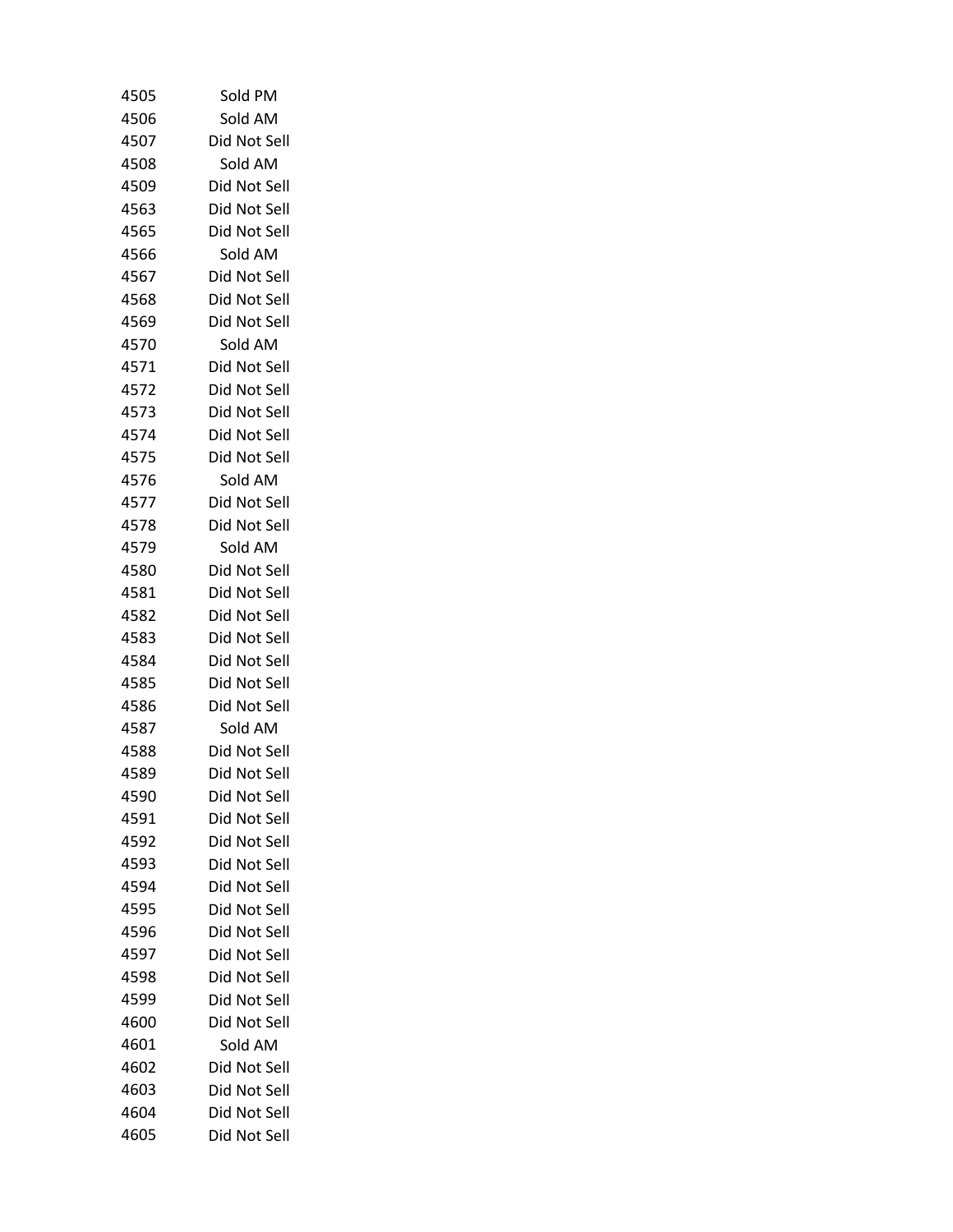| 4606 | Did Not Sell |
|------|--------------|
| 4607 | Did Not Sell |
| 4608 | Did Not Sell |
| 4609 | Did Not Sell |
| 4610 | Did Not Sell |
| 4611 | Did Not Sell |
| 4612 | Did Not Sell |
| 4613 | Did Not Sell |
| 4614 | Did Not Sell |
| 4615 | Did Not Sell |
| 4616 | Did Not Sell |
| 4617 | Did Not Sell |
| 4618 | Did Not Sell |
| 4619 | Sold PM      |
| 4620 | Did Not Sell |
| 4621 | Sold AM      |
| 4622 | Did Not Sell |
| 4623 | Sold AM      |
| 4624 | Did Not Sell |
| 4625 | Sold AM      |
| 4626 | Sold AM      |
| 4627 | Sold AM      |
| 4628 | Sold AM      |
| 4629 | Sold AM      |
| 4630 | Sold AM      |
| 4631 | Did Not Sell |
| 4632 | Did Not Sell |
| 4633 | Did Not Sell |
| 4634 | Did Not Sell |
| 4635 | Sold AM      |
| 4636 | Sold PM      |
| 4637 | Did Not Sell |
| 4638 | Sold AM      |
| 4639 | Did Not Sell |
| 4640 | Did Not Sell |
| 4641 | Did Not Sell |
| 4642 | Sold AM      |
| 4643 | Sold AM      |
| 4644 | Did Not Sell |
| 4645 | Did Not Sell |
| 4647 | Did Not Sell |
| 4648 | Sold PM      |
| 4649 | Did Not Sell |
| 4651 | Sold AM      |
| 4652 | Sold AM      |
| 4653 | Did Not Sell |
| 4654 | Sold AM      |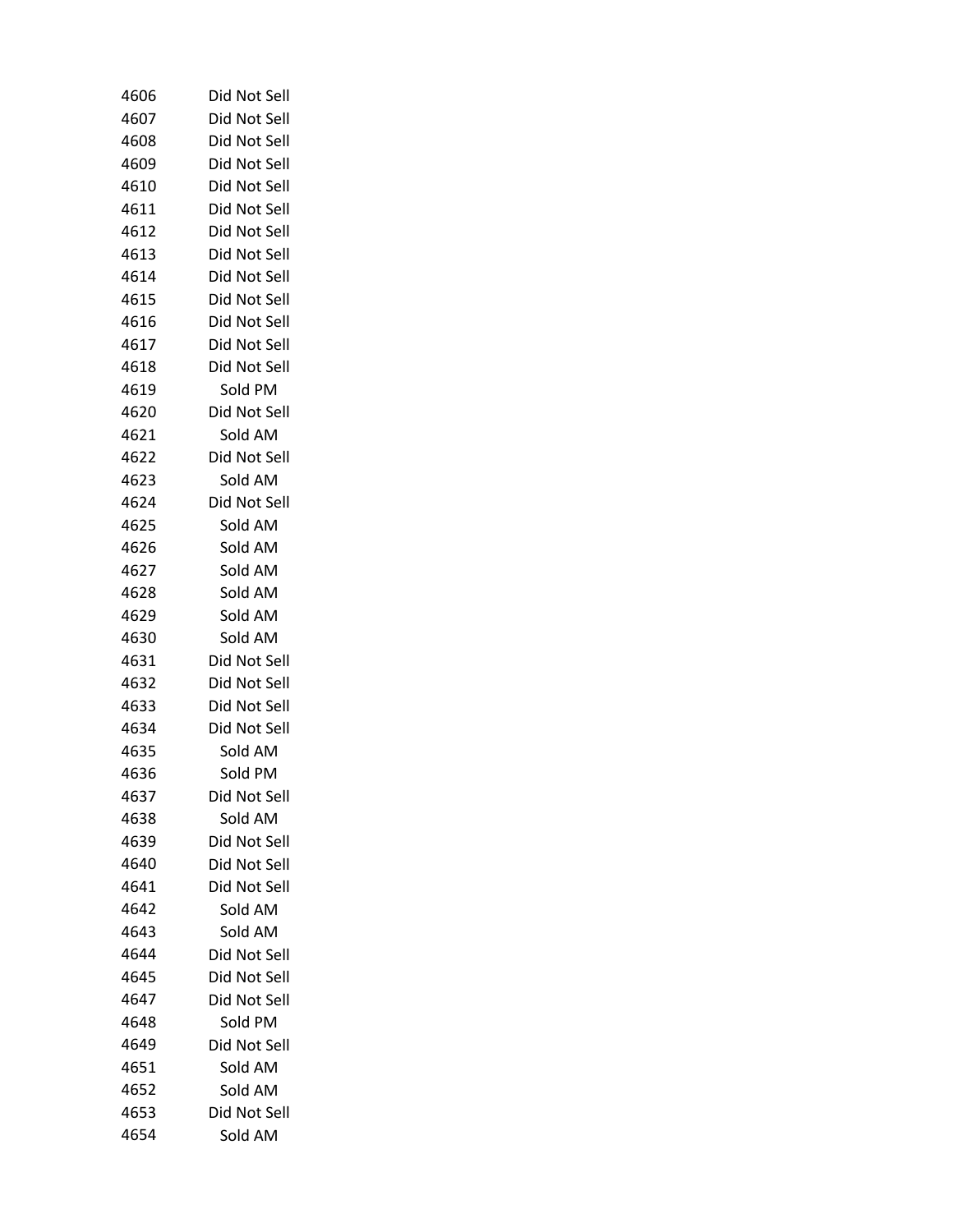| 4655         | Sold AM                      |
|--------------|------------------------------|
| 4656         | Did Not Sell                 |
| 4657         | Sold PM                      |
| 4658         | Did Not Sell                 |
| 4659         | Sold PM                      |
| 4660         | Sold AM                      |
| 4661         | Sold PM                      |
| 4684         | Sold AM                      |
| 4686         | Did Not Sell                 |
| 4687         | Sold AM                      |
| 4688         | Did Not Sell                 |
| 4689         | Sold PM                      |
| 4690         | Sold AM                      |
| 4691         | Sold AM                      |
| 4692         | Did Not Sell                 |
| 4693         | Sold AM                      |
| 4694         | Sold AM                      |
| 4695         | Sold AM                      |
| 4696         | Did Not Sell                 |
| 4697         | Sold AM                      |
| 4698         | Sold AM                      |
| 4699         | Did Not Sell                 |
| 4700         | Did Not Sell                 |
| 4701         | Did Not Sell                 |
| 4702         | Sold AM                      |
| 4703         | Did Not Sell                 |
| 4704         | Did Not Sell                 |
| 4705         | Did Not Sell                 |
| 4707         | Did Not Sell                 |
| 4708         | Sold AM                      |
| 4709         | Sold AM                      |
| 4710         | Did Not Sell                 |
| 4711         | Did Not Sell                 |
| 4712         | Did Not Sell                 |
| 4713<br>4714 | Sold AM<br>Did Not Sell      |
| 4715         |                              |
| 4716         | Did Not Sell<br>Did Not Sell |
| 4717         | Sold AM                      |
| 4718         | Did Not Sell                 |
| 4719         | Did Not Sell                 |
| 4720         | Did Not Sell                 |
| 4721         | Sold AM                      |
| 4722         | Did Not Sell                 |
| 4723         | Sold PM                      |
| 4724         | Sold PM                      |
| 4725         | Did Not Sell                 |
|              |                              |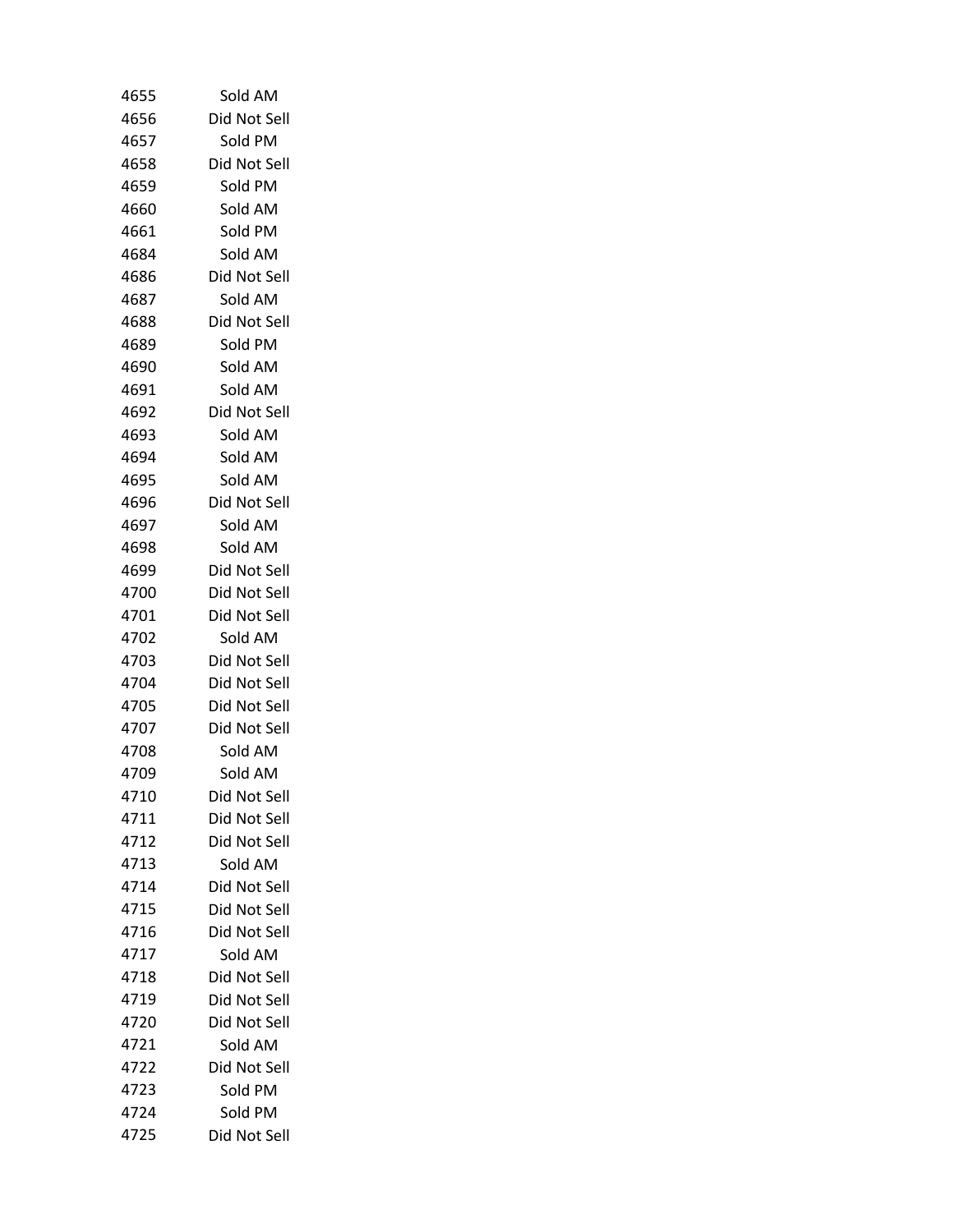| 4726 | Did Not Sell |
|------|--------------|
| 4727 | Did Not Sell |
| 4728 | Did Not Sell |
| 4729 | Did Not Sell |
| 4730 | Did Not Sell |
| 4731 | Did Not Sell |
| 4735 | Sold AM      |
| 4736 | Sold AM      |
| 4738 | Sold AM      |
| 4739 | Sold AM      |
| 4740 | Sold AM      |
| 4741 | Sold AM      |
| 4742 | Sold AM      |
| 4743 | Sold AM      |
| 4744 | Sold AM      |
| 4745 | Sold PM      |
| 4746 | Sold AM      |
| 4747 | Sold AM      |
| 4748 | Sold AM      |
| 4749 | Sold AM      |
| 4750 | Sold AM      |
| 4751 | Did Not Sell |
| 4752 | Did Not Sell |
| 4753 | Sold AM      |
| 4754 | Sold AM      |
| 4755 | Did Not Sell |
| 4756 | Did Not Sell |
| 4757 | Sold AM      |
| 4759 | Sold AM      |
| 4760 | Sold AM      |
| 4761 | Sold AM      |
| 4762 | Sold AM      |
| 4763 | Did Not Sell |
| 4764 | Sold AM      |
| 4765 | Sold PM      |
| 4766 | Sold AM      |
| 4767 | Sold AM      |
| 4768 | Did Not Sell |
| 4769 | Sold PM      |
| 4770 | Sold AM      |
| 4771 | Did Not Sell |
| 4772 | Did Not Sell |
| 4773 | Sold AM      |
| 4774 | Sold AM      |
| 4775 | Sold AM      |
| 4776 | Sold AM      |
| 4777 | Sold AM      |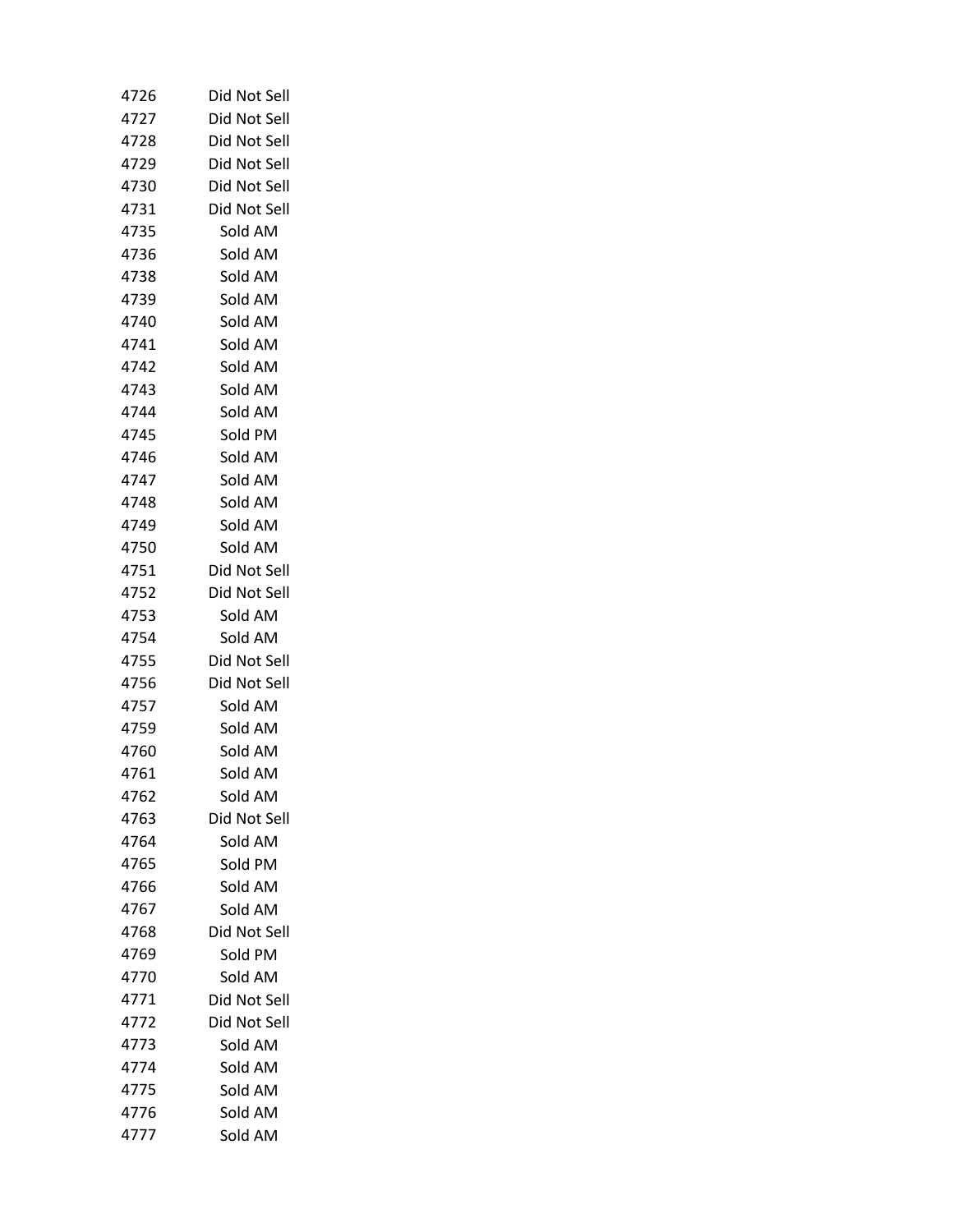| 4778 | Did Not Sell |
|------|--------------|
| 4779 | Sold AM      |
| 4780 | Sold AM      |
| 4781 | Did Not Sell |
| 4782 | Did Not Sell |
| 4783 | Did Not Sell |
| 4784 | Did Not Sell |
| 4810 | Sold PM      |
| 4811 | Sold PM      |
| 4812 | Did Not Sell |
| 4813 | Sold AM      |
| 4814 | Sold AM      |
| 4815 | Sold PM      |
| 4816 | Did Not Sell |
| 4817 | Sold AM      |
| 4818 | Did Not Sell |
| 4819 | Sold PM      |
| 4820 | Did Not Sell |
| 4821 | Did Not Sell |
| 4822 | Sold AM      |
| 4823 | Sold AM      |
| 4824 | Did Not Sell |
| 4825 | Did Not Sell |
| 4827 | Did Not Sell |
| 4828 | Did Not Sell |
| 4829 | Did Not Sell |
| 4830 | Did Not Sell |
| 4831 | Sold AM      |
| 4832 | Did Not Sell |
| 4833 | Sold AM      |
| 4834 | Did Not Sell |
| 4835 | Sold PM      |
| 4836 | Sold AM      |
| 4837 | Did Not Sell |
| 4838 | Sold AM      |
| 4839 | Sold AM      |
| 4840 | Did Not Sell |
| 4841 | Sold AM      |
| 4842 | Sold PM      |
| 4843 | Sold AM      |
| 4844 | Sold AM      |
| 4845 | Did Not Sell |
| 4846 | Sold AM      |
| 4847 | Did Not Sell |
| 4849 | Sold AM      |
| 4850 | Did Not Sell |
| 4851 | Sold PM      |